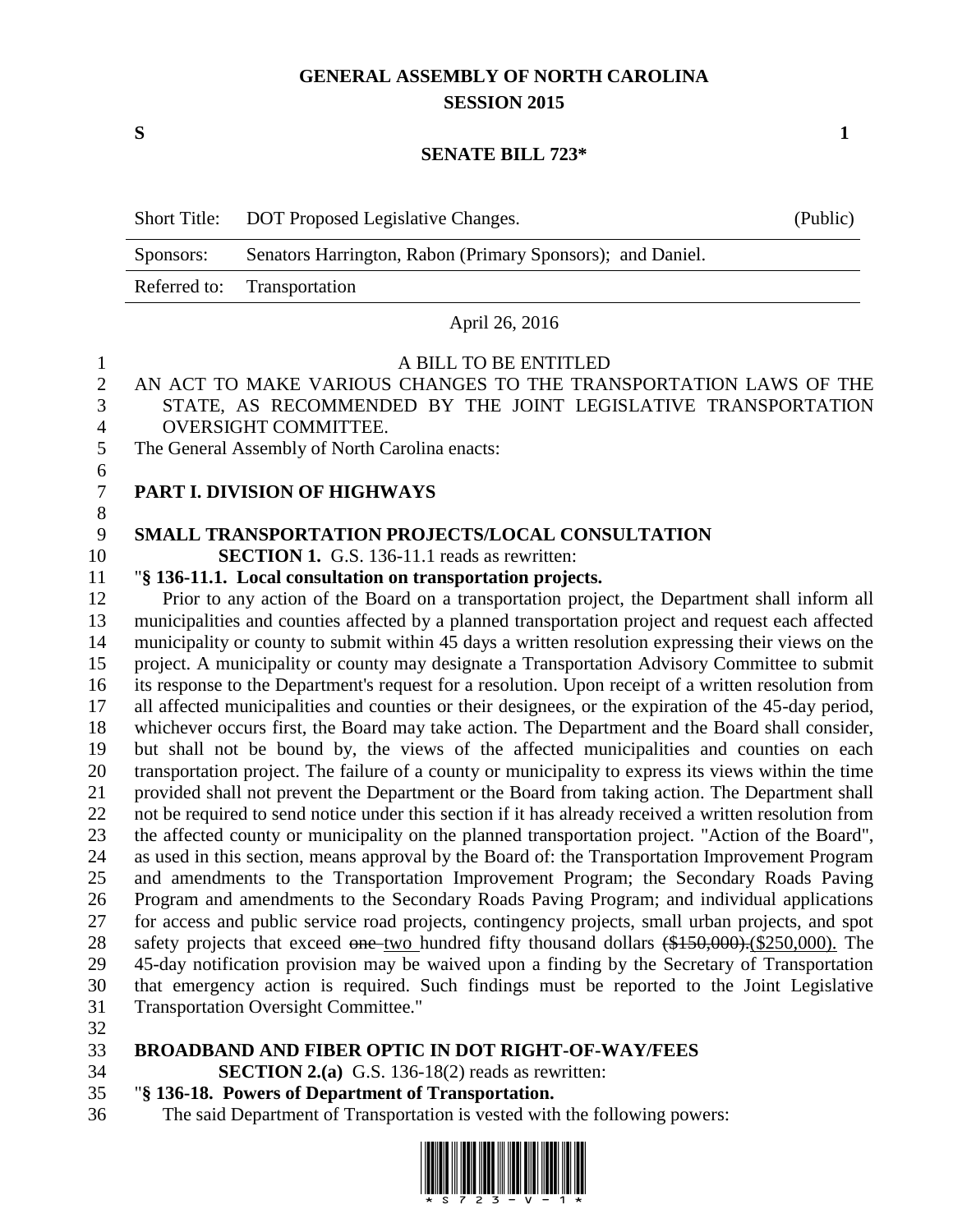| .                 |                                                                                       |                           |
|-------------------|---------------------------------------------------------------------------------------|---------------------------|
| (2)               | Related to right-of-way:                                                              |                           |
| <u>a.</u>         | To take over and assume exclusive control for the benefit of the State of             |                           |
|                   | any existing county or township roads, and roads.                                     |                           |
| <u>b.</u>         | to To locate and acquire rights-of-way for any new roads that may be                  |                           |
|                   | necessary for a State highway system, and system.                                     |                           |
| $\underline{c}$ . | subject Subject to the provisions of G.S. 136-19.5(a) and $(\frac{b}{c})$ also(b), to |                           |
|                   | locate and acquire such additional rights-of-way as may be necessary for              |                           |
|                   | the present or future relocation or initial location, above or below                  |                           |
|                   | ground, $ef-of$ :                                                                     |                           |
|                   | telephone, Telephone, telegraph, distributed antenna systems<br><u>1.</u>             |                           |
|                   | (DAS), broadband communications, electric and other lines, as                         |                           |
|                   | well as gas, water, sewerage, oil and other pipelines, to be                          |                           |
|                   | operated by public utilities as defined in $G.S. 62-3(23)$ and                        |                           |
|                   | which are regulated under Chapter 62 of the General Statutes, or                      |                           |
|                   | by municipalities, counties, any entity created by one or more                        |                           |
|                   | political subdivisions for the purpose of supplying any such                          |                           |
|                   | utility services, electric membership corporations, telephone                         |                           |
|                   | membership corporations, or any combination thereof, thereof;                         |                           |
|                   | and                                                                                   |                           |
|                   | 2.<br>Nonutility owned or operated                                                    | communications or<br>data |
|                   | transmission infrastructure.                                                          |                           |
|                   | The Department retains with full power to widen, relocate, change or                  |                           |
|                   | alter the grade or location thereof, or alter the location or configuration           |                           |
|                   | of such lines or systems above or below ground, and ground. No                        |                           |
|                   | of Department right-of-way under<br>agreement for use                                 | this                      |
|                   | sub-subdivision shall abrogate the Department's ownership and control                 |                           |
|                   | of the right-of-way. The Department is authorized to adopt policies and               |                           |
|                   | <u>rules</u> necessary to implement the provisions of this sub-subdivision. The       |                           |
|                   | Department is authorized to charge a one-time fee to defray the                       |                           |
|                   | Department's administrative cost of reviewing encroachment submittals,                |                           |
|                   | payable upon initial application for the encroachment.                                |                           |
|                   | to To change or relocate any existing roads that the Department of                    |                           |
| <u>d.</u>         | Transportation may now own or may acquire; acquire.                                   |                           |
|                   | toTo acquire by gift, purchase, or otherwise, any road or highway, or                 |                           |
| <u>e.</u>         | tract of land or other property whatsoever that may be necessary for a                |                           |
|                   | transportation system and adjacent utility rights-of-way:<br>State                    |                           |
|                   | rights-of-way.                                                                        |                           |
|                   |                                                                                       |                           |
| <u>f.</u>         | Provided, all changes or alterations authorized by this subdivision shall             |                           |
|                   | be subject to the provisions of G.S. 136-54 to 136-63, to the extent that             |                           |
|                   | said sections are applicable: applicable.                                             |                           |
| <u>e.</u>         | Provided, that nothing in this Chapter shall be construed to authorize or             |                           |
|                   | permit the Department of Transportation to allow or pay anything to any               |                           |
|                   | county, township, city or town, or to any board of commissioners or                   |                           |
|                   | governing body thereof, for any existing road or part of any road                     |                           |
|                   | heretofore constructed by any such county, township, city or town,                    |                           |
|                   | unless a contract has already been entered into with the Department of                |                           |
|                   | Transportation."                                                                      |                           |
|                   | <b>SECTION 2.(b)</b> This section becomes effective July 1, 2016.                     |                           |
|                   |                                                                                       |                           |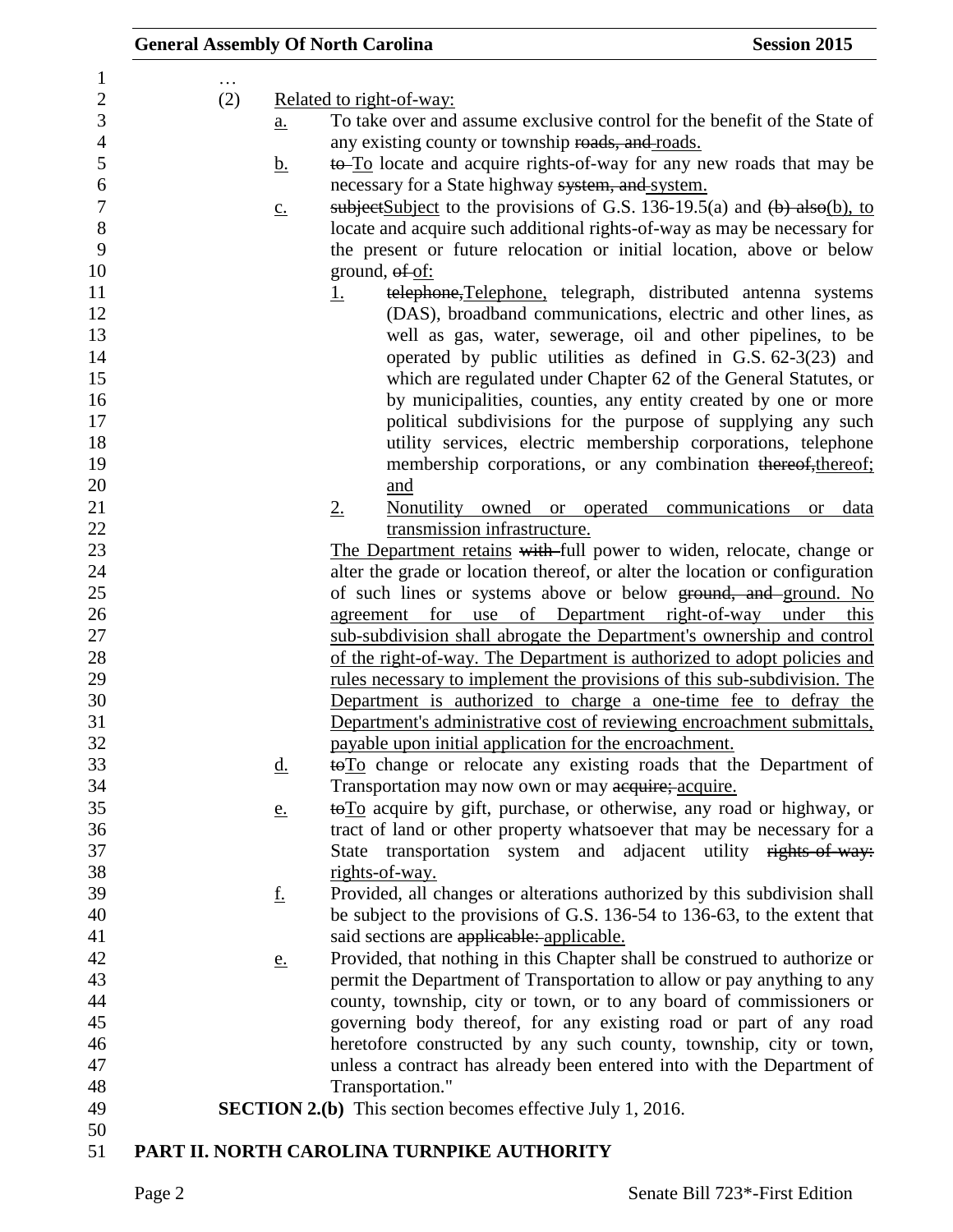#### General Assembly Of North Carolina **Session 2015**

# **ALLOW ELECTRONIC BILLING FOR TOLLS**

**SECTION 3.** G.S. 136-89.214(a) reads as rewritten:

 "(a) Bill. – If a motor vehicle travels on a Turnpike project that uses an open road tolling system and a toll for traveling on the project is not paid prior to travel or at the time of travel, the Authority must send a bill by first-class mail to the registered owner of the motor vehicle or the person who had care, custody, and control of the vehicle as established under G.S. 136-89.212(b) 8 for the amount of the unpaid toll.toll, provided, however, that with the written consent of the registered owner of the motor vehicle or the person who had care, custody, and control of the vehicle as set forth above, the Authority may send the bill via electronic mail to a designated electronic mail account rather than by first-class mail. The Authority must send the bill within 90 days after the travel occurs, or within 90 days of receipt of a sworn affidavit submitted under G.S. 136-89.212(b) identifying the person who had care, custody, and control of the motor vehicle. If a bill is not sent within the required time, the Authority waives collection of the toll. The Authority must establish a billing period for unpaid open road tolls that is no shorter than 15 days. A bill for a billing period must include all unpaid tolls incurred by the same person during the billing period."

### **REPEAL NCTA SEMIANNUAL REPORTS TO JLTOC**

**SECTION 4.** G.S. 136-89.193(c) is repealed.

#### **PART III. DIVISION OF BICYCLE AND PEDESTRIAN TRANSPORTATION**

### **REPEAL REQUIREMENT TO MAINTAIN OFF-ROAD CYCLING RECORDS SECTION 5.** G.S. 143B-135.100 reads as rewritten:

"**§ 143B-135.100. Use of State land for bicycling; creation of trails by volunteers.**

…

 (b) Notwithstanding the provisions of subsection (a) of this section, any land may be restricted or removed from use by bicyclists if it is determined by the State, an agency of the State, or the holder of land purchased or leased with State funds that the use would cause substantial harm to the land or the environment or that the use would violate another State or federal law. Before restricting or removing land from use by bicyclists, the State, the agency of the State, or the holder of the land purchased or leased with State funds must show why the lands should not be open for use by bicyclists. Local cycling groups or organizations shall be notified of the intent to restrict or remove the land from use by bicyclists and provided an opportunity to show why 36 cycling should be allowed on the land. Notice of any land restricted or removed from use by bicyclists pursuant to this subsection shall be filed with the Division of Bicycle and Pedestrian Transportation of the Department of Transportation.

39 (e) The Division of Bicycle and Pedestrian Transportation of the Department of Transportation shall keep a record of all lands made open and available for use by bicyclists pursuant to this section and shall make the information available to the public upon request.

…

 (e) Notwithstanding any other provision of this section, any hiking, walking, or use of bicycles on game lands administered by the Wildlife Resources Commission shall be restricted to roads and trails designated for vehicular use. Hiking, walking, or bicycle use by persons not hunting shall be restricted to days closed to hunting. The Wildlife Resources Commission may restrict the use of bicycles on game lands where necessary to protect sensitive wildlife habitat or species and shall file notice of any restrictions with the Division of Bicycle and Pedestrian 49 Transportation of the Department of Transportation.species."

# **PART IV. DIVISION OF MOTOR VEHICLES**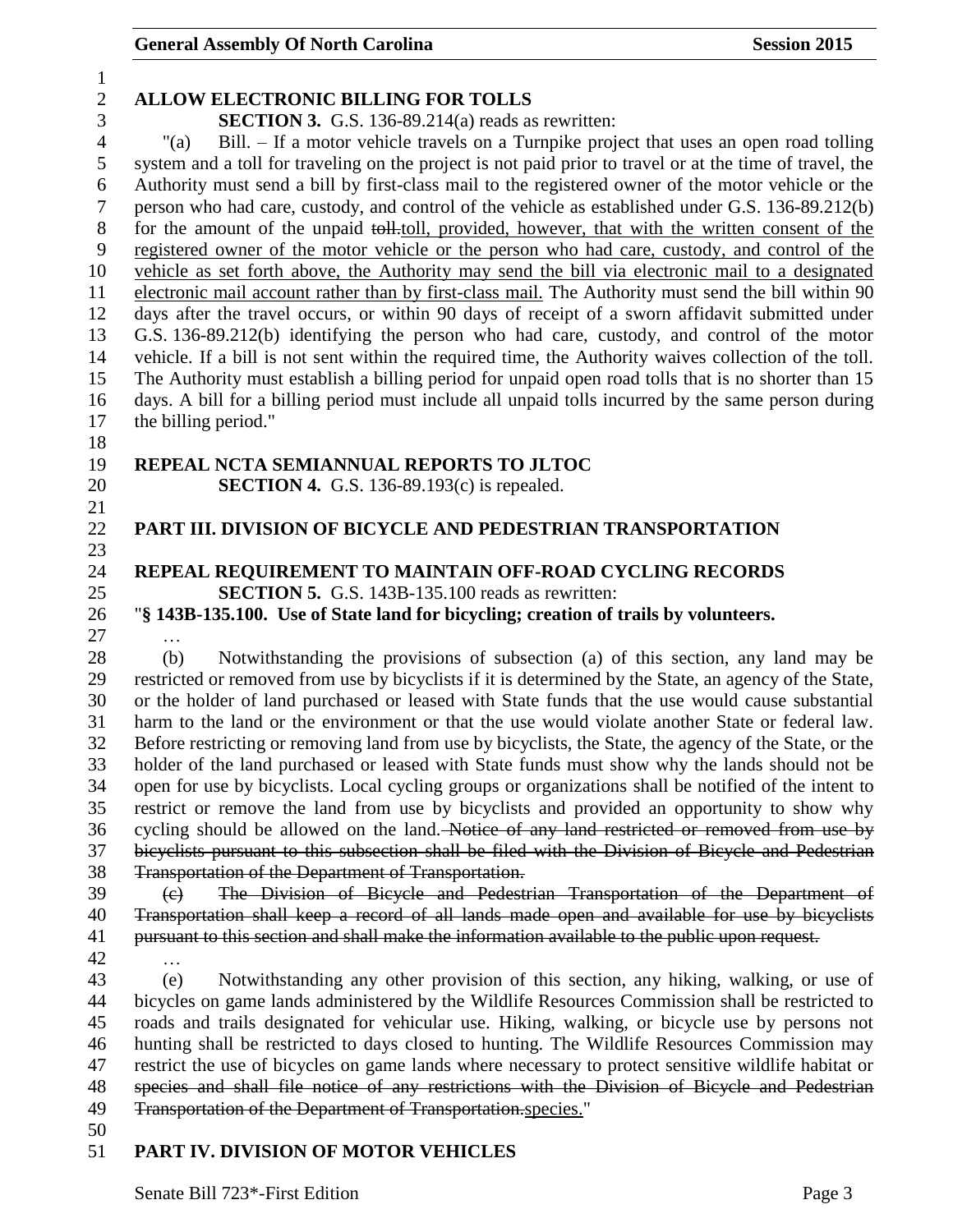# General Assembly Of North Carolina **Session 2015**

| $\mathbf{1}$   |                                                                                                                                                                                                        |  |  |  |
|----------------|--------------------------------------------------------------------------------------------------------------------------------------------------------------------------------------------------------|--|--|--|
| $\overline{2}$ | <b>COMMERCIAL DRIVERS LICENSE CHANGES</b>                                                                                                                                                              |  |  |  |
| 3              | <b>SECTION 6.(a)</b> G.S. 20-7(m) reads as rewritten:                                                                                                                                                  |  |  |  |
| $\overline{4}$ | Instruction Permit. – The Division upon receiving proper application may in its<br>$^{\prime\prime}(m)$                                                                                                |  |  |  |
| 5              | discretion issue a restricted instruction permit effective for a school year or a lesser period to any                                                                                                 |  |  |  |
| 6              | of the following applicants:                                                                                                                                                                           |  |  |  |
| 7              | An applicant who is less than 18 years old and is enrolled in a drivers education<br>(1)                                                                                                               |  |  |  |
| $8\,$          | program that is approved by the State Superintendent of Public Instruction and                                                                                                                         |  |  |  |
| 9              | is offered at a public high school, a nonpublic secondary school, or a licensed                                                                                                                        |  |  |  |
| 10             | drivers training school.                                                                                                                                                                               |  |  |  |
| 11             | An applicant for certification under G.S. 20-218 as a school bus driver.<br>(2)                                                                                                                        |  |  |  |
| 12             | A restricted instruction permit authorizes the holder of the permit to drive a specified type or class                                                                                                 |  |  |  |
| 13             | of motor vehicle when in possession of the permit, subject to any restrictions imposed by the                                                                                                          |  |  |  |
| 14             | Division. The restrictions the Division may impose on a permit include restrictions to designated                                                                                                      |  |  |  |
| 15             | areas and highways and restrictions prohibiting operation except when an approved instructor is                                                                                                        |  |  |  |
| 16             | occupying a seat beside the permittee. A restricted instruction permit is not required to have a                                                                                                       |  |  |  |
| 17<br>18       | distinguishing number or a picture of the person to whom the permit is issued."                                                                                                                        |  |  |  |
| 19             | <b>SECTION 6.(b)</b> G.S. 20-37.13(e) reads as rewritten:<br>A commercial driver-learner's permit may be issued to an individual who holds a<br>"(e)                                                   |  |  |  |
| 20             | regular Class C drivers license and has passed the knowledge test for the class and type of                                                                                                            |  |  |  |
| 21             | commercial motor vehicle the individual will be driving. The permit is valid for a period not to                                                                                                       |  |  |  |
| 22             | exceed six months and may be renewed or reissued only once within a two-year period.180 days.                                                                                                          |  |  |  |
| 23             | The fee for a commercial driver learner's permit is the same as the fee set by G.S. 20-7 for a                                                                                                         |  |  |  |
| 24             | regular learner's permit. G.S. 20-7(m) governs the issuance of a restricted instruction permit for a                                                                                                   |  |  |  |
| 25             | prospective school bus driver."                                                                                                                                                                        |  |  |  |
| 26             | <b>SECTION 6.(c)</b> G.S. 20-17.4(g) reads as rewritten:                                                                                                                                               |  |  |  |
|                |                                                                                                                                                                                                        |  |  |  |
|                |                                                                                                                                                                                                        |  |  |  |
| 27             | Violation of Out-of-Service Order. - Any person holding a commercial learner's permit<br>" $(g)$                                                                                                       |  |  |  |
| 28<br>29       | or commercial drivers license or required to have a commercial learner's permit or commercial                                                                                                          |  |  |  |
| 30             | drivers license convicted for violating an out-of-service order, except as described in subsection<br>(h) of this section, shall be disqualified as follows:                                           |  |  |  |
| 31             | A person is disqualified from driving a commercial vehicle for a period of 90<br>(1)                                                                                                                   |  |  |  |
| 32             | days no less than 180 days and no more than one year if convicted of a first                                                                                                                           |  |  |  |
| 33             | violation of an out-of-service order-order while operating a commercial motor                                                                                                                          |  |  |  |
| 34             | <u>vehicle.</u>                                                                                                                                                                                        |  |  |  |
| 35             | (2)<br>A person is disqualified for a period of one year no less than two years and no                                                                                                                 |  |  |  |
| 36             | more than five years if convicted of a second violation of an out-of-service                                                                                                                           |  |  |  |
| 37             | order while operating a commercial motor vehicle during any 10-year period,                                                                                                                            |  |  |  |
| 38             | arising from separate incidents.                                                                                                                                                                       |  |  |  |
| 39             | A person is disqualified for a period of three years no less than three years and<br>(3)                                                                                                               |  |  |  |
| 40             | no more than five years if convicted of a third or subsequent violation of an                                                                                                                          |  |  |  |
| 41             | out-of-service order while operating a commercial motor vehicle during any                                                                                                                             |  |  |  |
| 42             | 10-year period, arising from separate incidents."                                                                                                                                                      |  |  |  |
| 43             | <b>SECTION 6.(d)</b> G.S. 20-17.4(h) reads as rewritten:                                                                                                                                               |  |  |  |
| 44             | Violation of Out-of-Service Order; Special Rule for Hazardous Materials and<br>" $(h)$                                                                                                                 |  |  |  |
| 45             | Passenger Offenses. - Any person holding a commercial learner's permit or commercial drivers                                                                                                           |  |  |  |
| 46             | license or required to have a commercial learner's permit or commercial drivers license convicted                                                                                                      |  |  |  |
| 47             | for violating an out-of-service order while transporting hazardous materials materials, as defined                                                                                                     |  |  |  |
| 48<br>49       | in 49 C.F.R. § 383.5, or while operating a commercial vehicle designed or used to transport more<br>than 15 passengers, 16 or more passengers, including the driver, shall be disqualified as follows: |  |  |  |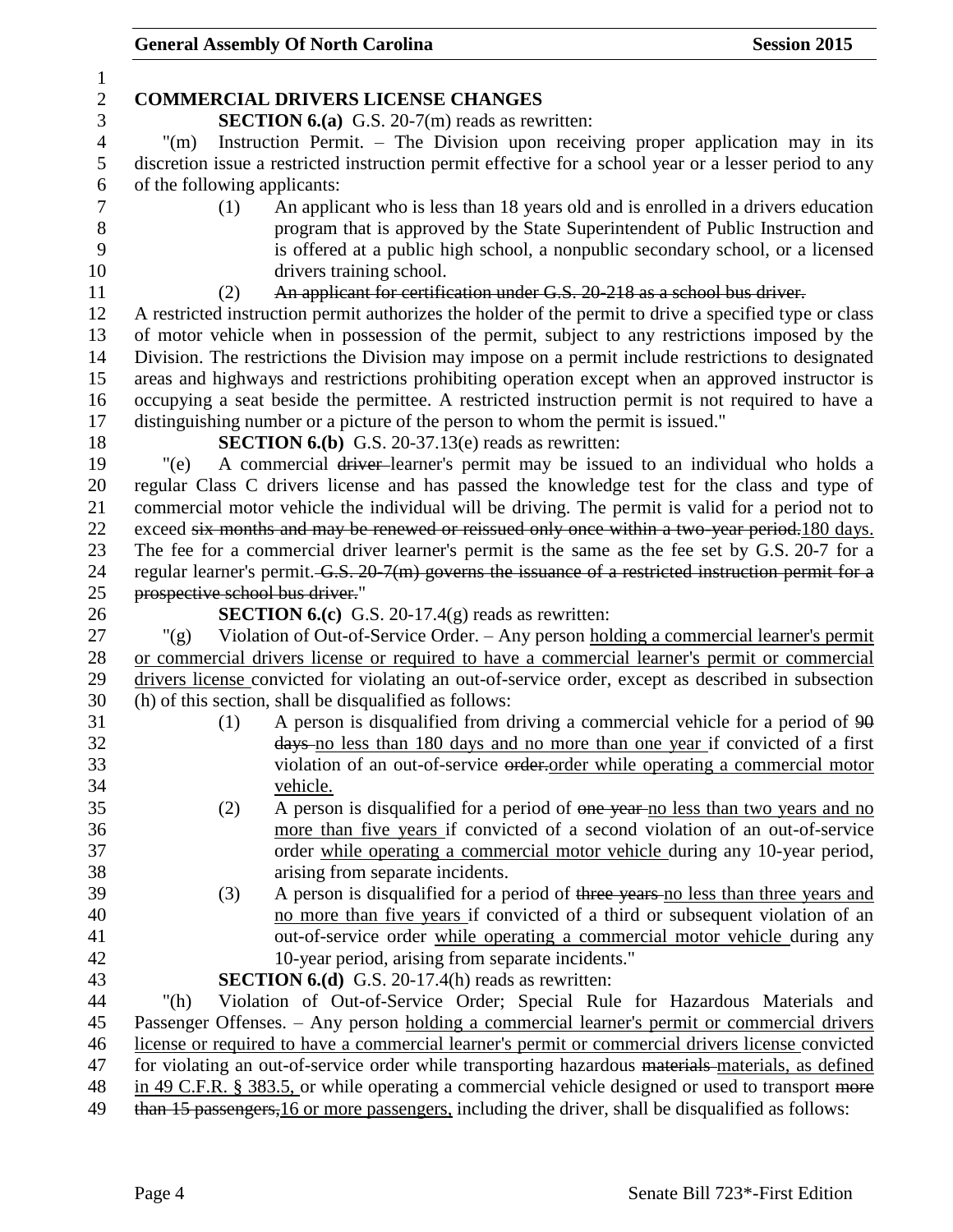|                | <b>General Assembly Of North Carolina</b> |                  |                                                                                                    | <b>Session 2015</b> |
|----------------|-------------------------------------------|------------------|----------------------------------------------------------------------------------------------------|---------------------|
| $\mathbf{1}$   |                                           | (1)              | A person is disqualified for a period of 180 days no less than 180 days and no                     |                     |
| $\overline{2}$ |                                           |                  | more than two years if convicted of a first violation of an out-of-service                         |                     |
| 3              |                                           |                  | order order while operating a commercial motor vehicle.                                            |                     |
| $\overline{4}$ |                                           | (2)              | A person is disqualified for a period of three years no less than three years and                  |                     |
| 5              |                                           |                  | no more than five years if convicted of a second or subsequent violation of an                     |                     |
| 6              |                                           |                  | out-of-service order while operating a commercial motor vehicle during any                         |                     |
| 7              |                                           |                  | 10-year period, arising from separate incidents.                                                   |                     |
| 8              |                                           | $\left(3\right)$ | A person is disqualified for a period of no less than three years and no more                      |                     |
| 9              |                                           |                  | than five years if convicted of a third or subsequent violation of an                              |                     |
| 10             |                                           |                  | out-of-service order while operating a commercial motor vehicle during any                         |                     |
| 11             |                                           |                  | 10-year period, arising from separate incidents."                                                  |                     |
| 12             |                                           |                  | <b>SECTION 6.(e)</b> Article 2C of Chapter 20 of the General Statutes is amended by                |                     |
| 13             |                                           |                  | adding the following new section to read:                                                          |                     |
| 14             |                                           |                  | "§ 20-37.13A. Medical qualifications standards; waiver for intrastate drivers.                     |                     |
| 15             | (a)                                       |                  | Medical Qualifications Standards Applicable to Commercial Drivers. - All commercial                |                     |
| 16             |                                           |                  | drivers license holders and applicants for commercial drivers licenses must meet the medical       |                     |
| 17             |                                           |                  | qualifications standards set forth in 49 C.F.R. § 391.41.                                          |                     |
| 18             | (b)                                       |                  | Intrastate Medical Waiver. – Any person unable to meet the standards in 49 C.F.R. $\S$             |                     |
| 19             |                                           |                  | 391.41, as adopted by the Division, may apply for a medical waiver that, if approved, will         |                     |
| 20             |                                           |                  | authorize intrastate operation of a commercial motor vehicle. Applications for the medical waiver  |                     |
| 21             |                                           |                  | must be submitted to the Division in writing. Waivers may be granted for no more than two years.   |                     |
| 22             | (c)                                       |                  | <u>Intrastate Operation Subject to Waiver. – Any person granted an intrastate commercial</u>       |                     |
| 23             |                                           |                  | drivers license medical waiver is permitted to maintain a commercial drivers license and operate a |                     |
| 24             |                                           |                  | commercial motor vehicle in intrastate commerce subject to the following conditions:               |                     |
| 25             |                                           | (1)              | The commercial drivers license must display a restriction to signify it is only                    |                     |
| 26             |                                           |                  | valid for intrastate operation.                                                                    |                     |
| 27             |                                           | (2)              | The holder of the license must submit to medical recertification at intervals set                  |                     |
| 28             |                                           |                  | by the Division.                                                                                   |                     |
| 29             |                                           | (3)              | The holder of the license must timely submit all documentation required by the                     |                     |
| 30             |                                           |                  | Division.                                                                                          |                     |
| 31             |                                           | (4)              | Failure to meet any condition within the time period allowed will result in an                     |                     |
| 32             |                                           |                  | automatic downgrade of the license holder's commercial drivers license to a                        |                     |
| 33             |                                           |                  | Class C regular drivers license."                                                                  |                     |
| 34             |                                           |                  | <b>SECTION 6.(f)</b> This section becomes effective January 1, 2017, and applies to                |                     |
| 35             |                                           |                  | offenses committed on or after that date.                                                          |                     |
| 36             |                                           |                  |                                                                                                    |                     |
| 37             |                                           |                  | <b>EXTEND REGISTRATION PERIOD FOR CERTAIN PLATES</b>                                               |                     |
| 38             |                                           |                  | <b>SECTION 7.(a)</b> G.S. 20-66 is amended by adding a new subsection to read:                     |                     |
| 39             |                                           |                  | "(g1) Expiration of Registration by Other Means. – The registration of a vehicle renewed by        |                     |
| 40             |                                           |                  | means of a new registration plate expires at midnight on February 15 of each year."                |                     |
| 41             |                                           |                  | <b>SECTION 7.(b)</b> This section becomes effective October 1, 2016, and applies to                |                     |
| 42             |                                           |                  | registration renewals on or after that date.                                                       |                     |
| 43             |                                           |                  |                                                                                                    |                     |
| 44             |                                           |                  | TEMPORARY DRIVING CERTIFICATE/USE AND UNIFORMITY                                                   |                     |
| 45             |                                           |                  | <b>SECTION 8.(a)</b> G.S. 20-7(f)(5) reads as rewritten:                                           |                     |
| 46             | " $(f)$                                   |                  | Duration and Renewal of Licenses. – Drivers licenses shall be issued and renewed                   |                     |
|                |                                           |                  |                                                                                                    |                     |
| 47             |                                           |                  | pursuant to the provisions of this subsection:                                                     |                     |
| 48             |                                           |                  |                                                                                                    |                     |
| 49             |                                           | (5)              | License to be sent by mail. $-$ The Division shall issue to the applicant a                        |                     |
| 50             |                                           |                  | temporary driving certificate valid for 20 days, and 60 days for a commercial                      |                     |
| 51             |                                           |                  | drivers license, days, unless the applicant is applying for renewal by mail under                  |                     |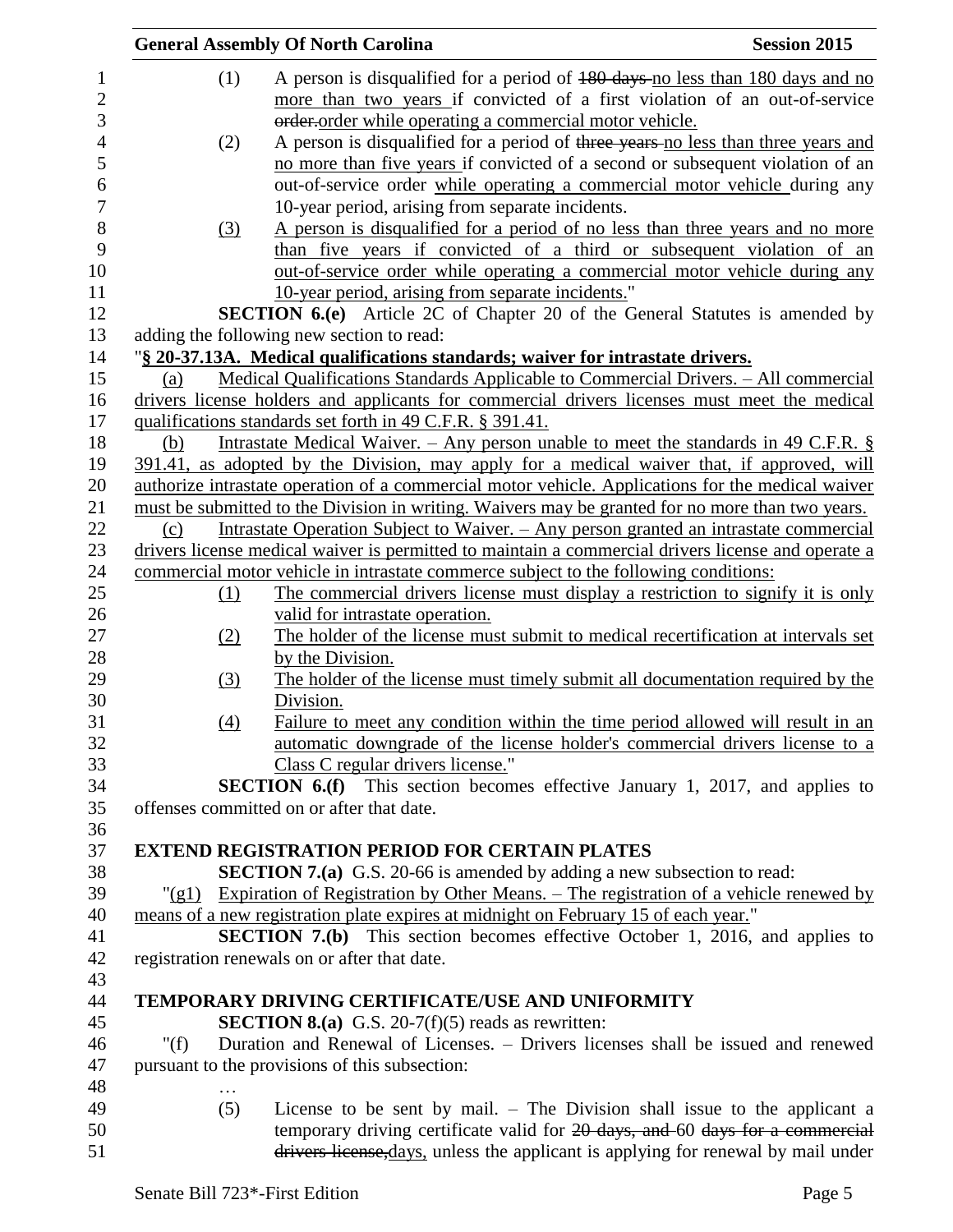| <b>General Assembly Of North Carolina</b>                                                                                                                                                                                                                                                                                                                                                                                                                                                               | <b>Session 2015</b> |
|---------------------------------------------------------------------------------------------------------------------------------------------------------------------------------------------------------------------------------------------------------------------------------------------------------------------------------------------------------------------------------------------------------------------------------------------------------------------------------------------------------|---------------------|
| subdivision (4) of this subsection. The temporary driving certificate shall be<br>valid for driving purposes only and shall not be valid for identification<br>purposes-purposes, except when conducting business with the Division and not<br>otherwise prohibited by federal law. The Division shall produce the applicant's<br>drivers license at a central location and send it to the applicant by first-class<br>mail at the residence address provided by the applicant, unless the applicant is |                     |
| ineligible for mail delivery by the United States Postal Service at the applicant's<br>residence. If the United States Postal Service documents that it does not deliver<br>to the residential address provided by the applicant, and the Division has<br>verified the applicant's residential address by other means, the Division may                                                                                                                                                                 |                     |
| mail the drivers license to the post office box provided by the applicant.<br>Applicants whose only mailing address prior to July 1, 2008, was a post office<br>box in this State may continue to receive their license at that post office box,<br>provided the applicant's residential address has been verified by the Division."                                                                                                                                                                    |                     |
| <b>SECTION 8.(b)</b> This section becomes effective January 1, 2017. The extended period                                                                                                                                                                                                                                                                                                                                                                                                                |                     |
| of validity applies to temporary driving certificates issued on or after that date.                                                                                                                                                                                                                                                                                                                                                                                                                     |                     |
| DMV DRIVERS LICENSE TESTING REQUIREMENTS/REMOTE RENEWAL                                                                                                                                                                                                                                                                                                                                                                                                                                                 |                     |
| <b>SECTION 9.(a)</b> G.S. 20-7(c) reads as rewritten:                                                                                                                                                                                                                                                                                                                                                                                                                                                   |                     |
| Tests. - To demonstrate physical and mental ability, a person must pass an<br>"(c)                                                                                                                                                                                                                                                                                                                                                                                                                      |                     |
| examination. The examination may include road tests, vision tests, oral tests, and, in the case of                                                                                                                                                                                                                                                                                                                                                                                                      |                     |
| literate applicants, written tests, as the Division may require. The tests must ensure that an                                                                                                                                                                                                                                                                                                                                                                                                          |                     |
| applicant recognizes the handicapped international symbol of access, as defined in G.S. 20-37.5.                                                                                                                                                                                                                                                                                                                                                                                                        |                     |
| The Division may not require a person who applies to renew a license that has not expired to take                                                                                                                                                                                                                                                                                                                                                                                                       |                     |
| a written test or a road test unless one or more of the following applies:                                                                                                                                                                                                                                                                                                                                                                                                                              |                     |
| The person has been convicted of a traffic violation since the person's license<br>(1)<br>was last issued.                                                                                                                                                                                                                                                                                                                                                                                              |                     |
| (2)<br>The applicant suffers from a mental or physical condition that impairs the                                                                                                                                                                                                                                                                                                                                                                                                                       |                     |
| person's ability to drive a motor vehicle.                                                                                                                                                                                                                                                                                                                                                                                                                                                              |                     |
| The Division shall require sign and symbol testing upon initial issuance of a license. The                                                                                                                                                                                                                                                                                                                                                                                                              |                     |
| Division shall require vision testing as a part of in-person, in-office renewals of a license.                                                                                                                                                                                                                                                                                                                                                                                                          |                     |
| The Division may not require a person who is at least 60 years old to parallel park a motor                                                                                                                                                                                                                                                                                                                                                                                                             |                     |
| vehicle as part of a road test. A person shall not use an autocycle to complete a road test under this                                                                                                                                                                                                                                                                                                                                                                                                  |                     |
| subsection."                                                                                                                                                                                                                                                                                                                                                                                                                                                                                            |                     |
| <b>SECTION 9.(b)</b> This section becomes effective October 1, 2016.                                                                                                                                                                                                                                                                                                                                                                                                                                    |                     |
|                                                                                                                                                                                                                                                                                                                                                                                                                                                                                                         |                     |
| <b>DMV/ELECTRONIC NOTICE</b>                                                                                                                                                                                                                                                                                                                                                                                                                                                                            |                     |
| <b>SECTION 10.(a)</b> G.S. 20-7.1 reads as rewritten:                                                                                                                                                                                                                                                                                                                                                                                                                                                   |                     |
| "§ 20-7.1. Notice of change of address or name.                                                                                                                                                                                                                                                                                                                                                                                                                                                         |                     |
| Address. $-$ A person whose address changes from the address stated on a drivers<br>(a)                                                                                                                                                                                                                                                                                                                                                                                                                 |                     |
| license must notify the Division of the change within 60 days after the change occurs. If the                                                                                                                                                                                                                                                                                                                                                                                                           |                     |
| person's address changed because the person moved, the person must obtain a duplicate license                                                                                                                                                                                                                                                                                                                                                                                                           |                     |
| within that time limit stating the new address. A person who does not move but whose address                                                                                                                                                                                                                                                                                                                                                                                                            |                     |
| changes due to governmental action may not be charged with violating this subsection. A person<br>who has provided an e-mail or electronic address to the Division pursuant to G.S. 20-48(a) shall                                                                                                                                                                                                                                                                                                      |                     |
| notify the Division of any change or discontinuance of that e-mail or electronic address within 30                                                                                                                                                                                                                                                                                                                                                                                                      |                     |
| days after the change or discontinuance.                                                                                                                                                                                                                                                                                                                                                                                                                                                                |                     |
| Name. $-A$ person whose name changes from the name stated on a drivers license must<br>(b)                                                                                                                                                                                                                                                                                                                                                                                                              |                     |
| notify the Division of the change within 60 days after the change occurs and obtain a duplicate                                                                                                                                                                                                                                                                                                                                                                                                         |                     |
| drivers license stating the new name.                                                                                                                                                                                                                                                                                                                                                                                                                                                                   |                     |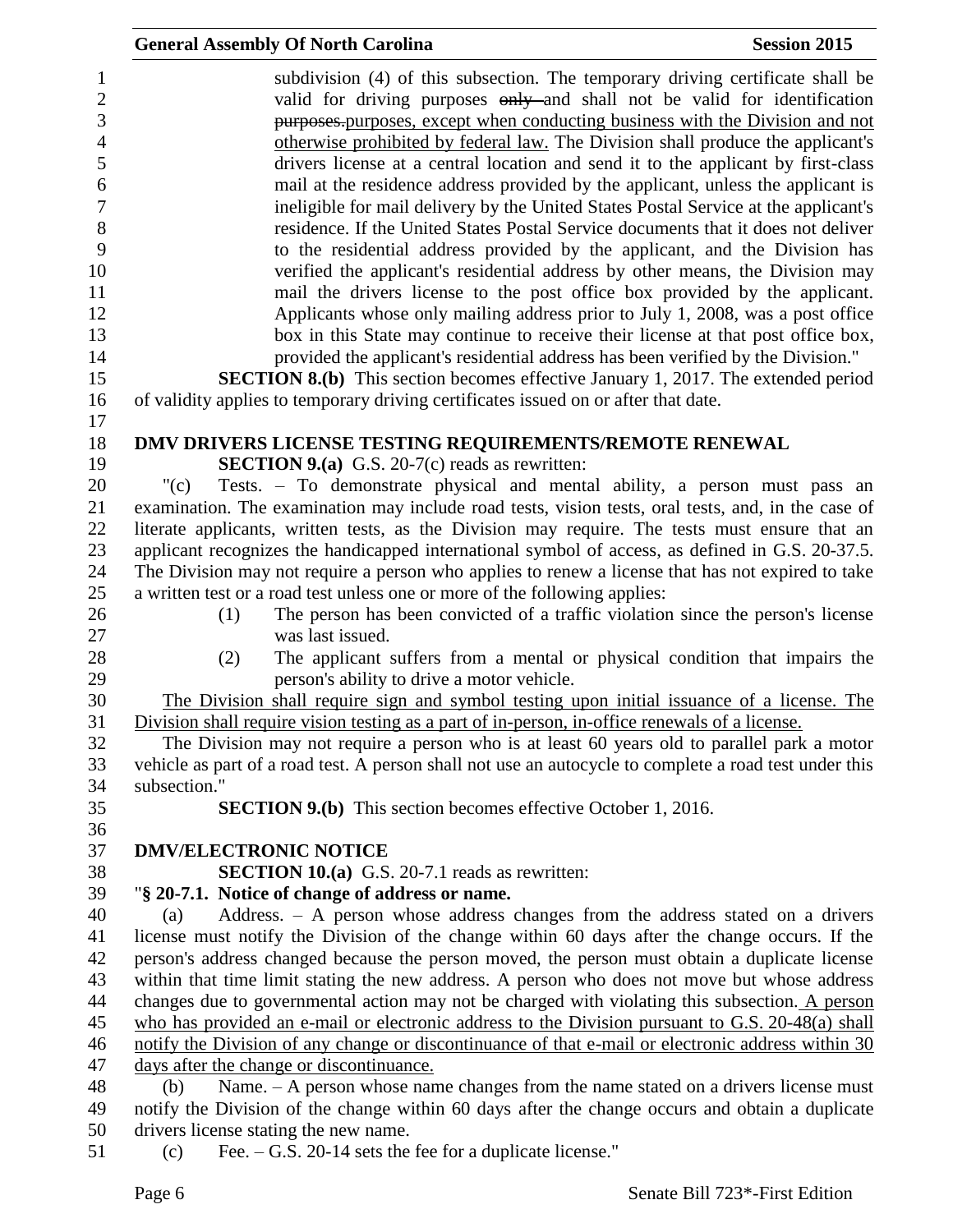**SECTION 10.(b)** G.S. 20-43.1 reads as rewritten:

"**§ 20-43.1. Disclosure of personal information in motor vehicle records.**

 (a) The Division shall disclose personal information contained in motor vehicle records in accordance with the federal Driver's Privacy Protection Act of 1994, as amended, 18 U.S.C. §§ 2721, et seq. (b) As authorized in 18 U.S.C. § 2721, the Division shall not disclose personal information for the purposes specified in 18 U.S.C. § 2721(b)(11). (c) The Division shall not disclose personal information for the purposes specified in 18 U.S.C. § 2721(b)(12) unless the Division receives prior written permission from the person about whom the information is requested. (d) As authorized in 18 U.S.C. § 2721, the Division may disclose personal information to federally designated organ procurement organizations and eye banks operating in this State for the purpose of identifying individuals who have indicated an intent to be an organ donor. Personal information authorized under this subsection is limited to the individual's first, middle, and last name, date of birth, address, sex, county of residence, and drivers license number. Employees of the Division who provide access to or disclosure of information in good-faith compliance with this subsection are not liable in damages for access to or disclosure of the information. (e) As authorized in 18 U.S.C. § 2721, the Division may also provide copies of partial crash report data collected pursuant to G.S. 20-166.1, partial driver license data kept pursuant to G.S. 20-26(a), and partial vehicle registration application data collected pursuant to G.S. 20-52 in bulk form to persons, private companies, or other entities, for uses other than official, upon 22 payment of a fee of three cents  $(3\phi)$  per individual record. The Division shall not furnish such data except upon execution by the recipient of a written agreement to comply with the Driver's Privacy Protection Act of 1994, as amended, 18 U.S.C. §§ 2721, et seq. The information released to persons, private companies, or other entities, for uses other than official, pursuant to this subsection, shall not be a public record pursuant to Chapter 132 of the General Statutes. (f) E-mail addresses or other electronic addresses provided to the Division are personal information for purposes of this section and shall only be disclosed in accordance with this section." **SECTION 10.(c)** G.S. 20-48 reads as rewritten: "**§ 20-48. Giving of notice.** (a) Whenever the Division is authorized or required to give any notice under this Chapter or other law regulating the operation of vehicles, unless a different method of giving such notice is otherwise expressly prescribed, such notice shall be given either by personal delivery thereof to the person to be so notified or by deposit in the United States mail of such notice in an envelope with postage prepaid, addressed to such person at his address as shown by the records of the Division. The giving of notice by mail is complete upon the expiration of four days after such deposit of such notice. In lieu of providing notice by personal delivery or United States mail, the Division may give notice under this Chapter by e-mail or other electronic means, if the person to be notified has consented to receiving notices via electronic means and has provided the Division an e-mail address or other like electronic address for receiving the notices. Proof of the giving of 42 notice in either any such manner pursuant to this section may be made by a notation in the records 43 of the Division that the notice was sent to a particular address-address, physical or electronic, and the purpose of the notice. A certified copy of the Division's records may be sent by the Police Information Network, facsimile, or other electronic means. A copy of the Division's records sent under the authority of this section is admissible as evidence in any court or administrative agency and is sufficient evidence to discharge the burden of the person presenting the record that notice was sent to the person named in the record, at the physical or electronic address indicated in the record, and for the purpose indicated in the record. There is no requirement that the actual notice or letter be produced.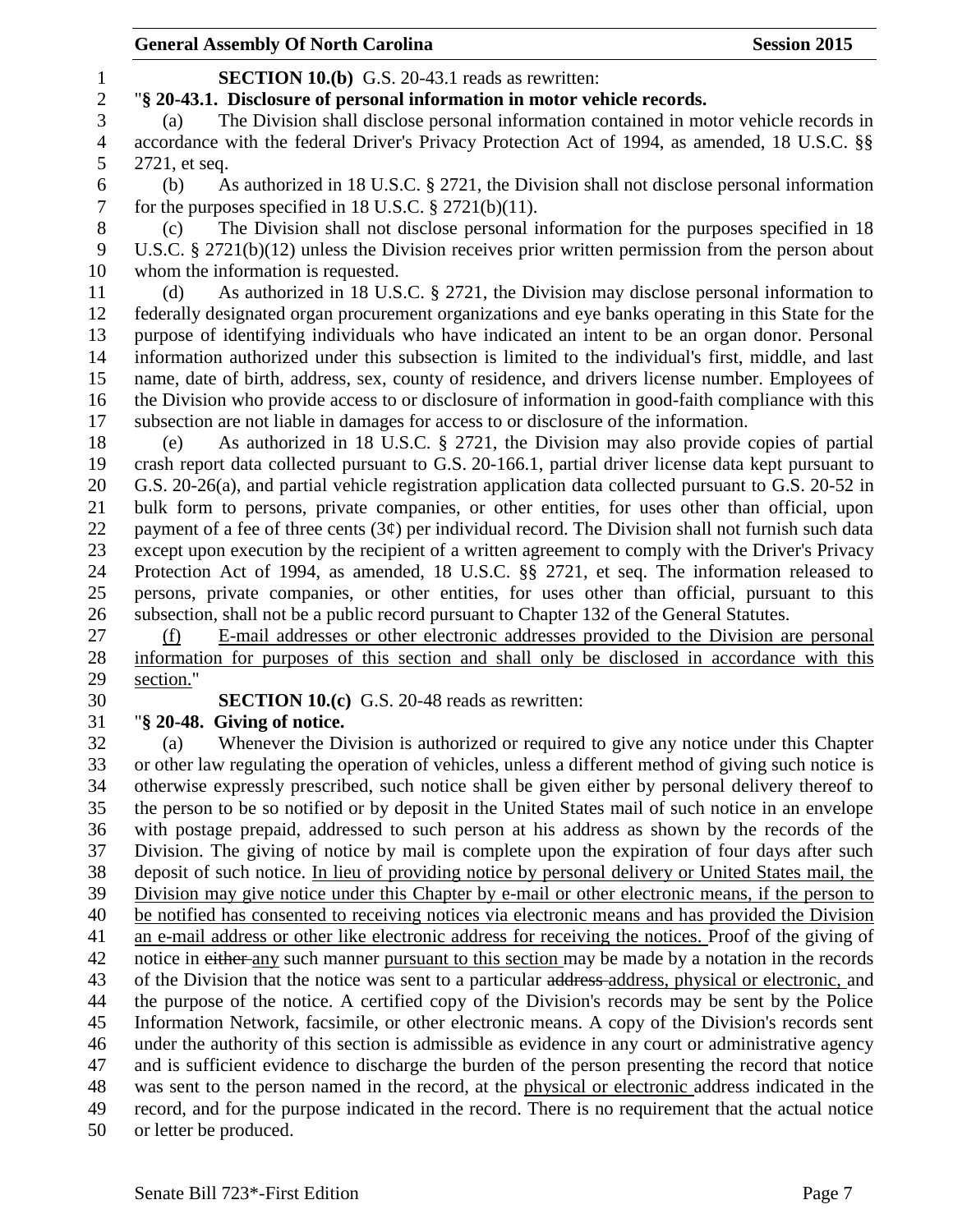|                  | <b>General Assembly Of North Carolina</b>                                                                                                                                                           | <b>Session 2015</b>            |
|------------------|-----------------------------------------------------------------------------------------------------------------------------------------------------------------------------------------------------|--------------------------------|
| $\mathbf{1}$     | A person who consents to electronic notification pursuant to this section shall notify<br>$\left( a1\right)$                                                                                        |                                |
| $\overline{c}$   | the Division of any change or discontinuance of any e-mail or electronic address provided to the                                                                                                    |                                |
| 3                | Division in accordance with the provisions of this section and G.S. 20-7.1(a). Upon the failure of a                                                                                                |                                |
| $\overline{4}$   | person to notify the Division of any change or discontinuance of an electronic notification                                                                                                         |                                |
| 5                | pursuant to this section, any notices sent to the original or discontinued electronic address shall be                                                                                              |                                |
| 6                | deemed to have been received by the person and a copy of the Division's records sent under the                                                                                                      |                                |
| $\boldsymbol{7}$ | authority of this section is sufficient evidence that notice was sent to the person named in the                                                                                                    |                                |
| $8\,$            | record, at the physical or electronic address indicated in the record, and for the purpose indicated                                                                                                |                                |
| $\mathbf{9}$     | in the record.                                                                                                                                                                                      |                                |
| 10               | Notwithstanding any other provision of this Chapter at any time notice is now required<br>(b)                                                                                                       |                                |
| 11               | by registered mail with return receipt requested, certified mail with return receipt requested may                                                                                                  |                                |
| 12               | be used in lieu thereof and shall constitute valid notice to the same extent and degree as notice by                                                                                                |                                |
| 13               | registered mail with return receipt requested.                                                                                                                                                      |                                |
| 14               | The Commissioner shall appoint such agents of the Division as may be needed to serve<br>(c)                                                                                                         |                                |
| 15               | revocation notices required by this Chapter. The fee for service of a notice shall be fifty dollars                                                                                                 |                                |
| 16               | $($50.00).$ "                                                                                                                                                                                       |                                |
| 17               | <b>SECTION 10.(d)</b> This section becomes effective October 1, 2016.                                                                                                                               |                                |
| 18               |                                                                                                                                                                                                     |                                |
| 19               | <b>DMV/INSPECTION OF PRE-1981 MOTOR VEHICLES/TITLING</b>                                                                                                                                            |                                |
| 20               | <b>SECTION 11.(a)</b> G.S. 20-53(e) reads as rewritten:                                                                                                                                             |                                |
| 21               | No title shall be issued to an initial applicant for (i) out-of-state vehicles that are 35<br>" $(e)$                                                                                               |                                |
| 22               | 1980 model years old year or older or (ii) a specially constructed vehicle prior to the completion of                                                                                               |                                |
| 23               | a vehicle verification conducted by the License and Theft Bureau of the Division of Motor                                                                                                           |                                |
| 24               | Vehicles. These verifications shall be conducted as soon as practical. For an out-of-state vehicle                                                                                                  |                                |
| 25               | that is 35–1980 model years old-year or older, this inspection shall consist of verifying the public                                                                                                |                                |
| 26<br>27         | vehicle identification number to ensure that it matches the vehicle and ownership documents. No                                                                                                     |                                |
| $28\,$           | covert vehicle identification numbers are to be examined on an out-of-state vehicle 35-1980 model<br>years year or older unless the inspector develops probable cause to believe that the ownership |                                |
| 29               | documents or public vehicle identification number presented does not match the vehicle being                                                                                                        |                                |
| 30               | examined. However, upon such application and the submission of any required documentation, the                                                                                                      |                                |
| 31               | Division shall be authorized to register the vehicle pending the completion of the verification of                                                                                                  |                                |
| 32               | the vehicle. The registration shall be valid for one year but shall not be renewed unless and until                                                                                                 |                                |
| 33               | the vehicle examination has been completed.                                                                                                                                                         |                                |
| 34               | If an inspection and verification is not conducted by the License and Theft Bureau of the                                                                                                           |                                |
| 35               | Division of Motor Vehicles within 15 days after receiving a request for such and the inspector has                                                                                                  |                                |
| 36               | no probable cause to believe that the ownership documents or public vehicle identification number                                                                                                   |                                |
| 37               | presented does not match the vehicle being examined, the vehicle shall be deemed to have                                                                                                            |                                |
| 38               | satisfied all inspection and verification requirements and title shall issue to the owner within 15                                                                                                 |                                |
| 39               | days thereafter. If an inspection and verification is timely performed and the vehicle passes the                                                                                                   |                                |
| 40               | inspection and verification, title shall issue to the owner within 15 days of the date of the                                                                                                       |                                |
| 41               | inspection."                                                                                                                                                                                        |                                |
| 42               | <b>SECTION 11.(b)</b> This section becomes effective January 1, 2017.                                                                                                                               |                                |
| 43               |                                                                                                                                                                                                     |                                |
| 44               | REPEAL SIGNATURE REQUIREMENT/REGISTRATION CARD                                                                                                                                                      |                                |
| 45               | <b>SECTION 12.(a)</b> G.S. 20-57(c) reads as rewritten:                                                                                                                                             |                                |
| 46               | Every owner upon receipt of a registration card, shall write his signature thereon with<br>" $(c)$                                                                                                  |                                |
| 47               | pen and ink in the space provided. Every such registration card shall at all times be carried in the                                                                                                |                                |
| 48               | vehicle to which it refers or in the vehicle to which transfer is being effected, as provided by                                                                                                    |                                |
| 49               | G.S. 20-64 at the time of its operation, and such registration card shall be displayed upon demand                                                                                                  |                                |
| 50               | of any peace officer or any officer of the Division: Provided, however, any person charged with                                                                                                     |                                |
| 51               | failing to so carry such registration card shall not be convicted if he produces in court a                                                                                                         |                                |
|                  | Page 8                                                                                                                                                                                              | Senate Bill 723*-First Edition |